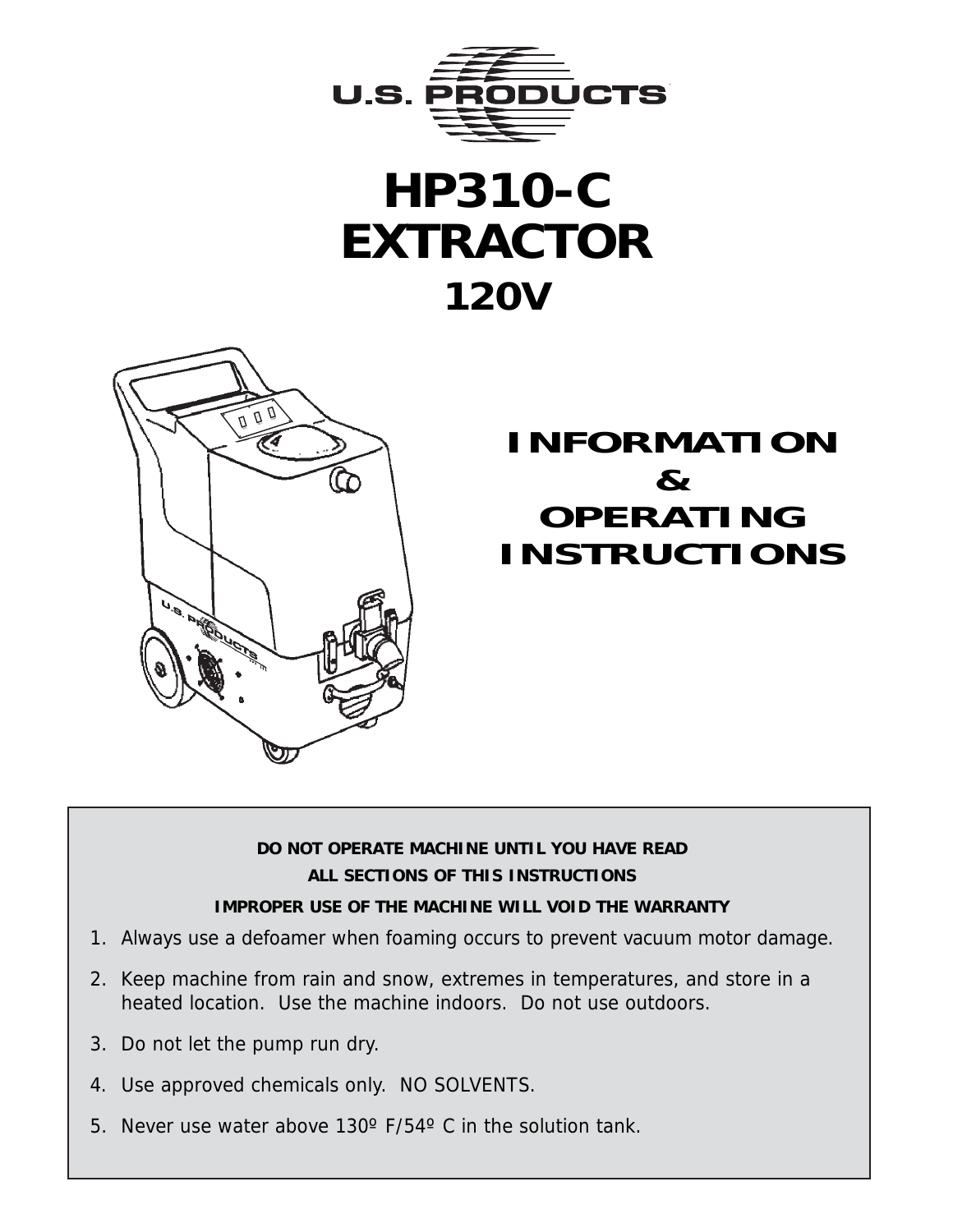# **IMPORTANT SAFETY INSTRUCTIONS**

This machine is only suitable for commercial use, for example in hotels, schools, hospitals, factories, shops and offices other than normal residential housekeeping purposes.

When using any electrical appliance, basic precautions should always be followed, including the following:

**NOTE**: Read all instructions before using this machine.

# **WARNING!**

To reduce the risk of fire, electric shock, or injury:

- **•** Do not leave the machine unattended when it is plugged in. Unplug the unit from the outlet when not in use and before servicing.
- **•** To avoid electric shock, do not expose to rain or snow. Store, and use, indoors.
- **•** Do not allow to be used as a toy. Close attention is necessary when used near children.
- **•** Use only as described in this manual. Use only the manufacturer's recommended attachments.
- **•** Never add water over 130º F/54º C to the solution tank.
- **•** Do not use with damaged cord or plug. If the machine is not working as it should, has been dropped, damaged, left outdoors or dropped into water, return it to a service center.
- **•** Do not pull by the cord, use the cord as a handle, close a door on the cord, or pull the cord around sharp edges or corners. Do not run the machine over the cord. Keep the cord away from heated surfaces. To unplug, grasp the plug, not the cord.
- **•** Do not handle the plug, the cord, or the machine with wet hands.
- **•** Extension cords must be 12/3 and no longer than 50 feet. Replace the cord or unplug immediately if the ground prong becomes damaged.
- **•** Do not put any object into openings. Do not use with any opening blocked; keep free of dust, lint, hair, and anything that may reduce air flow.
- **•** Keep loose clothing, hair, fingers, and all parts of body away from openings and moving parts.
- **•** Do not pick up anything that is burning or smoking, such as cigarettes, matches, or hot ashes, or any health endangering dusts. Do not use to pick up flammable or combustible liquids such as gasoline or use in areas where they may be present.
- **•** Turn off all controls before unplugging.
- **•** Use extra care when cleaning on stairs.
- **•** Connect to a properly grounded outlet only.
- **•** Liquid ejected at the spray nozzle could be dangerous as a result of its temperature, pressure, or chemical content.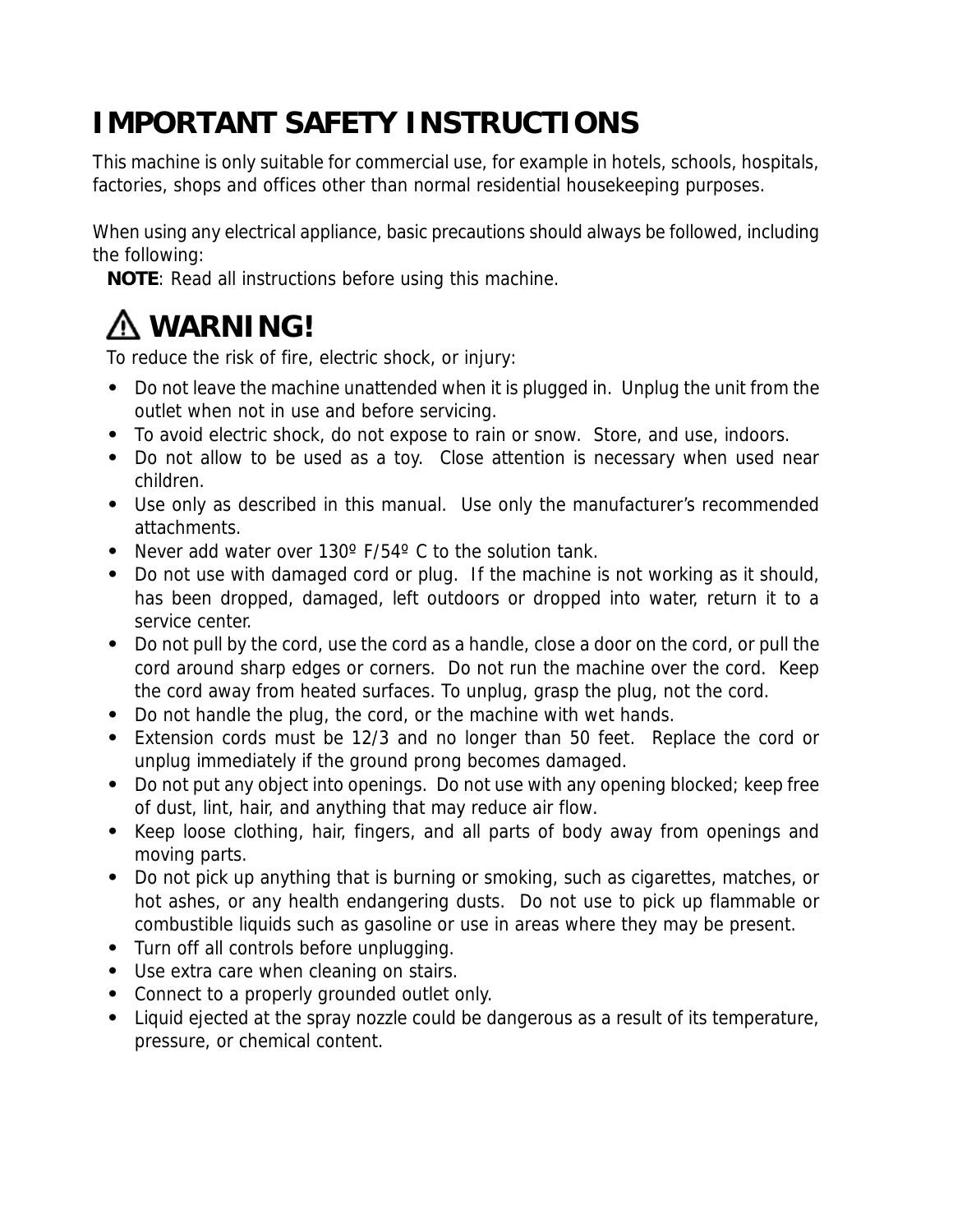#### **INSPECTION:**

Carefully unpack and inspect your HP310-C for shipping damage. Each machine is tested and inspected before shipping. Any shipping damage incurred is the responsibility of the carrier. You should notify the carrier immediately if you notice damage to the box or to the machine or parts.

#### **CLEANING SOLUTIONS:**

We recommend liquid cleaning chemicals, such as our Magic Fabric Cleaner. Powder chemicals may be used, but unless mixed very thoroughly they could cause a build-up in the pump, lines, or quick disconnects. Any problem caused by a chemical build-up is not covered by warranty. Use a neutral cleaner with a pH between 6 and 9 to avoid premature wear of the pump, seals, and/or other components. Damage caused by the use of strong chemicals is not covered by the warranty.

#### **MAINTENANCE:**

For optimum performance flush the machine with clear water at the end of each working day. Once a month, minimum, run a flushing compound through the machine to break up any mineral or chemical build-up that may have formed. U.S. Products' "X-1500" is recommended. The vacuum motors and the pump do not require any scheduled maintenance; however, the vac motors may require replacement brushes after 1000 - 1500 hours. Clean the body with an all-purpose detergent, and protect it with an automobile interior polish. Lubricate the wheels, castors, and quick disconnects with an all purpose silicone spray.

**(and be sure to mail your warranty card)**

**Serial Number:** \_\_\_\_\_\_\_\_\_\_\_\_\_\_\_\_\_\_

 **Model: HP310-C**

**Purchase Date:**\_\_\_\_\_\_\_\_\_\_\_\_\_

**Write the name and phone number of your distributor:**

**\_\_\_\_\_\_\_\_\_\_\_\_\_\_\_\_\_\_\_\_\_\_\_\_\_\_\_\_\_\_\_\_\_\_\_\_\_**

**\_\_\_\_\_\_\_\_\_\_\_\_\_\_\_\_\_\_\_\_\_\_\_\_\_\_\_\_\_\_\_\_\_\_\_\_\_**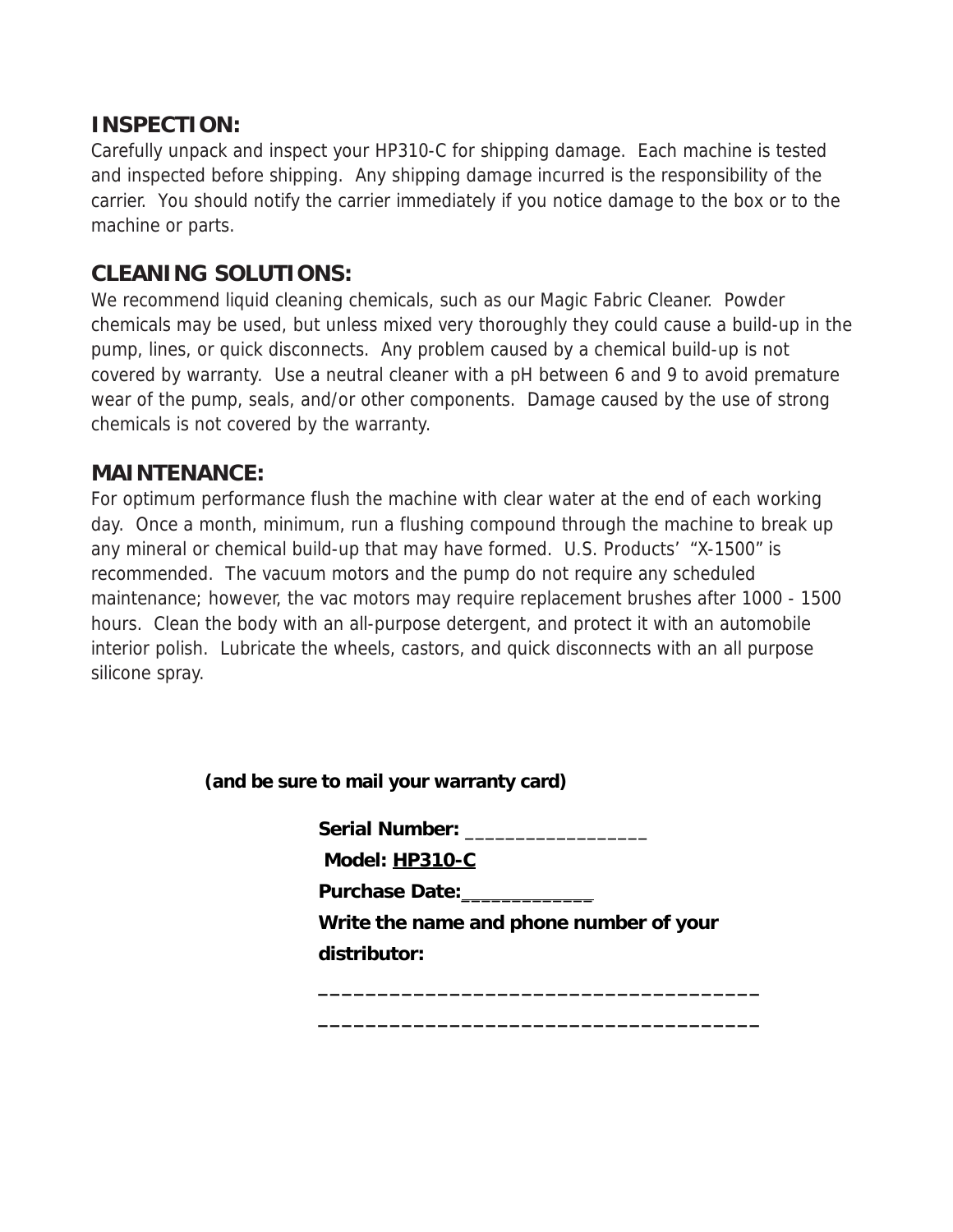

#### **VACUUM SWITCH (1):**

This switch turns on the vacuum motor. The switch illuminates when it is turned on.

#### **PUMP SWITCH (2):**

This switch turns on the pump. The switch illuminates when turned on.

#### **UPHOLSTERY/CARPET SWITCH (3):**

This switch sets the pump for low (upholstery) pressure or for high (carpet) pressure. This switch does not turn the pump on or off.

#### **SET-UP:**

Fill the holding tank with clear water and the detergent of your choice. Mix well. Although this machine is designed to supply instant hot water, the addition of warm water (not above 130° F/54° C) to the holding tank would increase heater efficiency.

- 1. Plug in cord. (This cord runs the pump and vacuums).
- 2. Turn on the pump and spray through the cleaning tool for a few seconds to fill the lines with solution.

#### **BALL FLOAT VAC SHUTOFF:**

When the recovery tank is full, the float system will shut off the incoming air flow and prevent water from entering the vacuum motors. The float may not work properly if the float ball cage is clogged or if there is foam in the tank. Foam may not lift the ball float.

**CAUTION: To avoid vac motor damage, always make sure the float cage is clean and the ball travels freely before turning on the machine, and use a defoamer whenever foam is present.**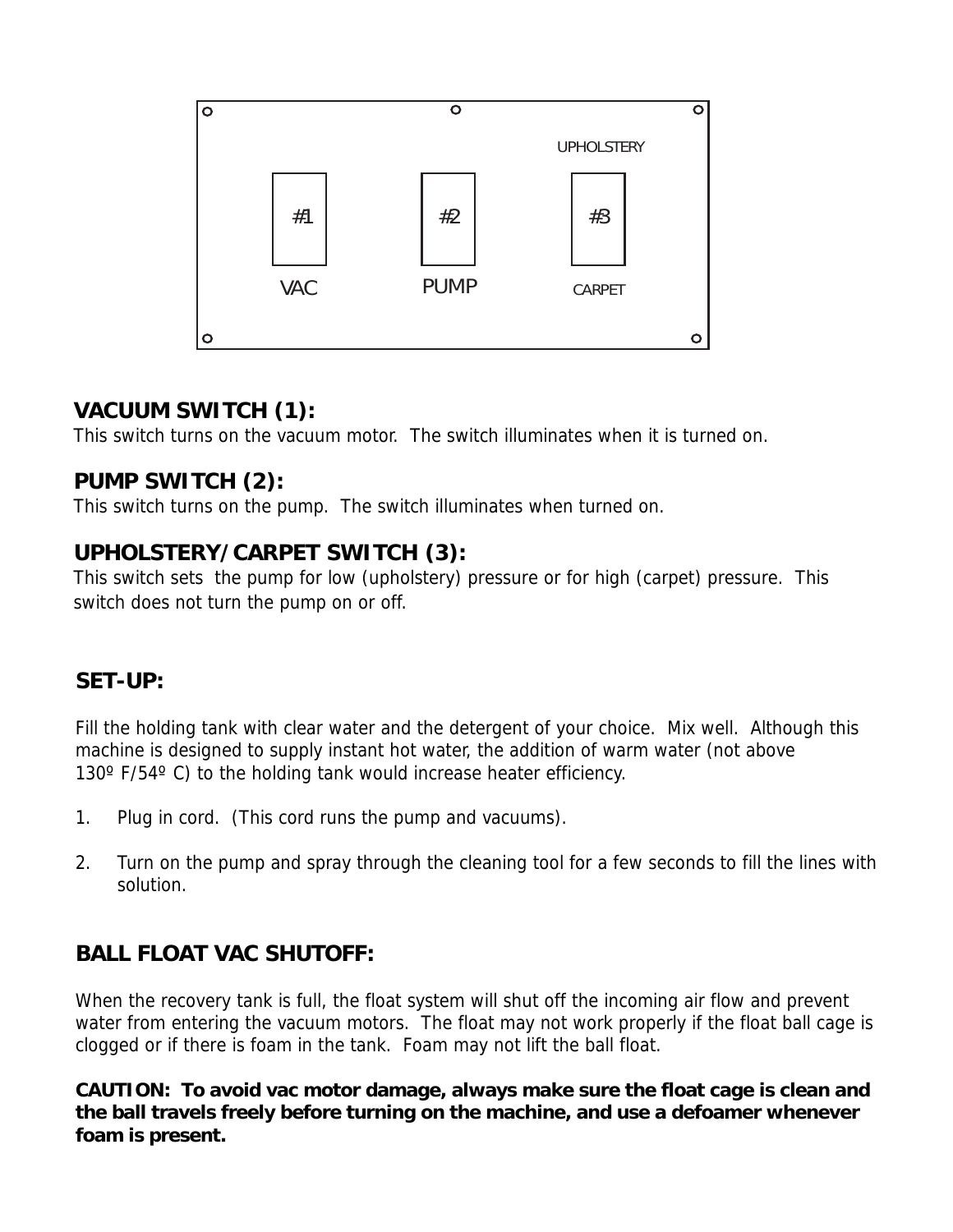## HP310-C 120V PARTS LIST

#### ITEM #PART # DESCRIPTION ITEM #PART # DESCRIPTION

| #1   | 903           | Drain Gate (see Misc.)*                  |
|------|---------------|------------------------------------------|
| #2   | 21            | Screw, Button Head, 10-32 x 5/8"         |
| #3   | 908           | Latch                                    |
| #4   | 187           | O-Ring, Small                            |
| #4A  | 190           | O-Ring, Large                            |
| #4B  | 185           | Nut, 1-1/2"                              |
| #5   | $V-1$         | Vacuum Tank, HHP                         |
|      | 907           |                                          |
| #6   |               | Hose Barb, 1-1/2"                        |
| #7   | 922           | PVC Elbow, 1-1/2"                        |
| #8   | 2009          | Gasket (Vacuum Dome)                     |
| #9   | FP201         | Vacuum Dome                              |
| #10  | 924           | Float, Ball & Cage                       |
| #11  | FP193         | Ball Float Assembly, Complete            |
| #12  | 185           | Nut, 1-1/2"                              |
| #13  | 190           | O-Ring, Large                            |
| #14  | 922           | Elbow, PVC, 1-1/2"                       |
| #15  | 156           | Hose Clamp (size 28)                     |
| #16  | FP171         | Hose, Vacuum, Rubber, 2" X 20"           |
|      |               |                                          |
| #17  | 982           | Hose, 41" w/Fittings                     |
| #18  | 222           | Quick Disconnect, Open, 1/8 p.t.         |
| #21  | 92A           | Nipple, S/S, 1/4 p.t.                    |
| #22  | 7             | Lock Nut, 5/16"                          |
| #23  | 15            | Washer, 5/16"                            |
| #24  | 194           | Split Ring                               |
| #24A | <b>FP233A</b> | Chain Assembly, 9.5"                     |
| #25  | 320AB         | Nut, 5/16"                               |
| #26  | 34            | Washer, 5/16"                            |
| #26A | 31            | Washer, Brass                            |
| #27  | 179           |                                          |
|      |               | Bolt, 5/16" X 4"                         |
| #28  | 935           | Sleeve, PVC, 3"                          |
| #29  | 921           | Elbow, PVC                               |
| #30  | 926           | Vacuum Manifold                          |
| #31  | 959           | Gasket (Vacuum Motor)                    |
| #32  | FP323         | Vacuum Motor, 3-Stage, w/Connectors      |
| #33  | 2B1           | Screw, 6-32" X 2-1/4"                    |
| #34  | 2015          | Guard, Fan                               |
| #35  | 16            | Lock Nut, 6-32"                          |
| #36  | 2014          | Fan, Cooling                             |
| #37  | 459           | Louver, 2-1/2" (includes screws)         |
| #38  | 937           | Reducer, PVC                             |
| #39  | 8             | Lock Nut, 1/4-20                         |
|      | 184           | <b>Cord Retainer</b>                     |
| #40  |               |                                          |
| #40A | 495A          | Power Cord, Yellow, 25'                  |
| #41  | 210           | Snubber                                  |
| #42  | 220           | Quick Disconnect, Female, Open, 1/4 p.t. |
| #43  | 219           | Quick Disconnect, Male, Open, 1/4 p.t.   |
| #44  | 951           | Pressure Gauge, 2-1/2"                   |
| #45  | 2003          | Wheel, 8"                                |
| #46  | 27A           | Axle Cap, Black                          |
| #47  | 4335          | Label, HP310-C                           |
| #48  | 8             | Lock Nut, 1/4-20                         |
| #49  | 180           | Axle Bracket                             |
| #50  | 5             | Bolt, 1/4-20 X 3/4"                      |
| #51  | 910           | Axle, 1/2" x 17-1/2"                     |
| #52  | 928           | Louver, 3" (includes screws)             |
|      |               |                                          |
| #53  | <b>FP228A</b> | Gasket, Base                             |
| #54  | $B-1$         | Base, HP310-C                            |
| #55  | 905           | Castor, Swivel, 4"                       |
| #56  | 45            | Quick Disconnect, Male, 1/4 p.t.         |
| #57  | 909A          | Latch Strike for Latch, S/S              |
| #58  | 2010          | Handle, Chrome                           |
| #59  | 193           | Screw, 1/4-20 x 3/4", Flathead           |
| #60  | FP204         | Funnel, Black                            |

|      | <u>.</u>      | <b>DESONII LION</b>                    |
|------|---------------|----------------------------------------|
| #61  | $T-1$         | Holding Tank, HP310-C                  |
| #62  | 207           | Filter, 40 Mesh, S/S                   |
| #63  | 901           | Lid, Holding Tank                      |
| #64  | FP311         | Switch, Pump & Vacuum                  |
| #65  | 203           | Washer, Nylon                          |
| #66  | 977B          | <b>Switch Plate</b>                    |
| #67  | <b>CWBLK</b>  | Cord Wrap, Black                       |
| #68  | 28            | Screw, #4 x 3/8"                       |
| #69  | 260           | Nut, Acorn, 3/8"                       |
| #70  | 216           | Elbow, Brass                           |
| #71  | 165           | Hose Barb, 1/2" Hose x 1/2 p.t., Brass |
| #72  | 166           | Hose Clamp                             |
| #73  | 946A          | Hose, Pump Inlet, 1/2" X 14"           |
| #74  | 950           | Pump, Raw (see Misc.)                  |
| #75  | 168           | "T", brass                             |
| #76  | 92A           | Nipple, S/S, 1/4 p.t.                  |
| #77  | 91            | Elbow, Brass                           |
| #78  | 221           | Quick Disconnect, Male, Open, 1/4 p.t. |
| #79  | 944           | Hose, Pulsation Dampening              |
| #80  | FP477         | Hose, 24" with Swages                  |
| #81  | 211           | Plug, Brass                            |
| #82  | 105           | Reducer Nipple, Brass, 1/4 x 1/8 p.t.  |
| #83  | 223           | Quick Disconnect, Male, 1/8 p.t.       |
| #83A | 97            | Bushing, Brass                         |
| #84  | 945           | <b>Bypass Valve</b>                    |
| #85  | 925           | Hose, 3/8" X 8"                        |
| #86  | 164           | Hose Barb, 3/8" Hose x 1/4 p.t., Brass |
| #86A | 208           | Hose Barb, 3/8" Hose x 1/8 p.t., Brass |
| #87  | 2062          | Solenoid (120V)                        |
| #88  | 925           | Hose, Pump Bypass, 3/8" x 14"          |
| #89  | 2060          | Motor, for Pump (AC, 120V)             |
| #90  | <b>FP171B</b> | Hose, Exhaust, 2" x 12"                |
| #91  | 928A          | Bracket, Exhaust Hose                  |

#### **MISCELLANEOUS ASSEMBLIES/PARTS**

| 291           | <b>Bypass Rebuild Kit</b>             |
|---------------|---------------------------------------|
| 229           | Valve/O-Ring Kit                      |
| FP236         | Pump Complete (no motor or solenoid)  |
| <b>FP236A</b> | Pump Complete with Solenoid           |
| <b>FP236B</b> | Pump and Motor Complete with Solenoid |
| 950A          | Bearing/Cam Assembly (for pump)       |
| *FP231        | Drain Gate Complete with O-Rings, Nut |
|               | & Spout                               |
|               |                                       |

(**NOTE**: Items in kits are not sold separately.)

6-24-2005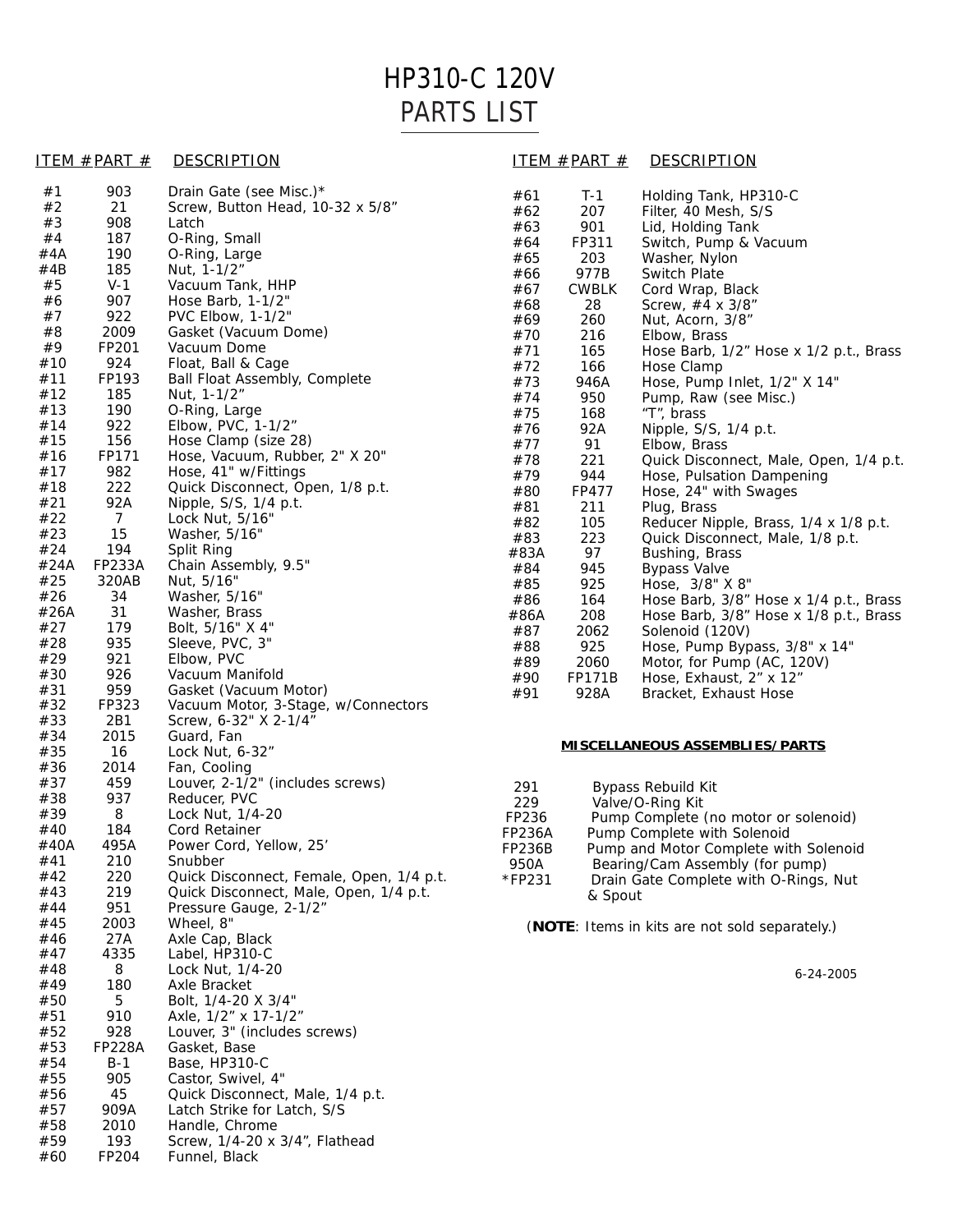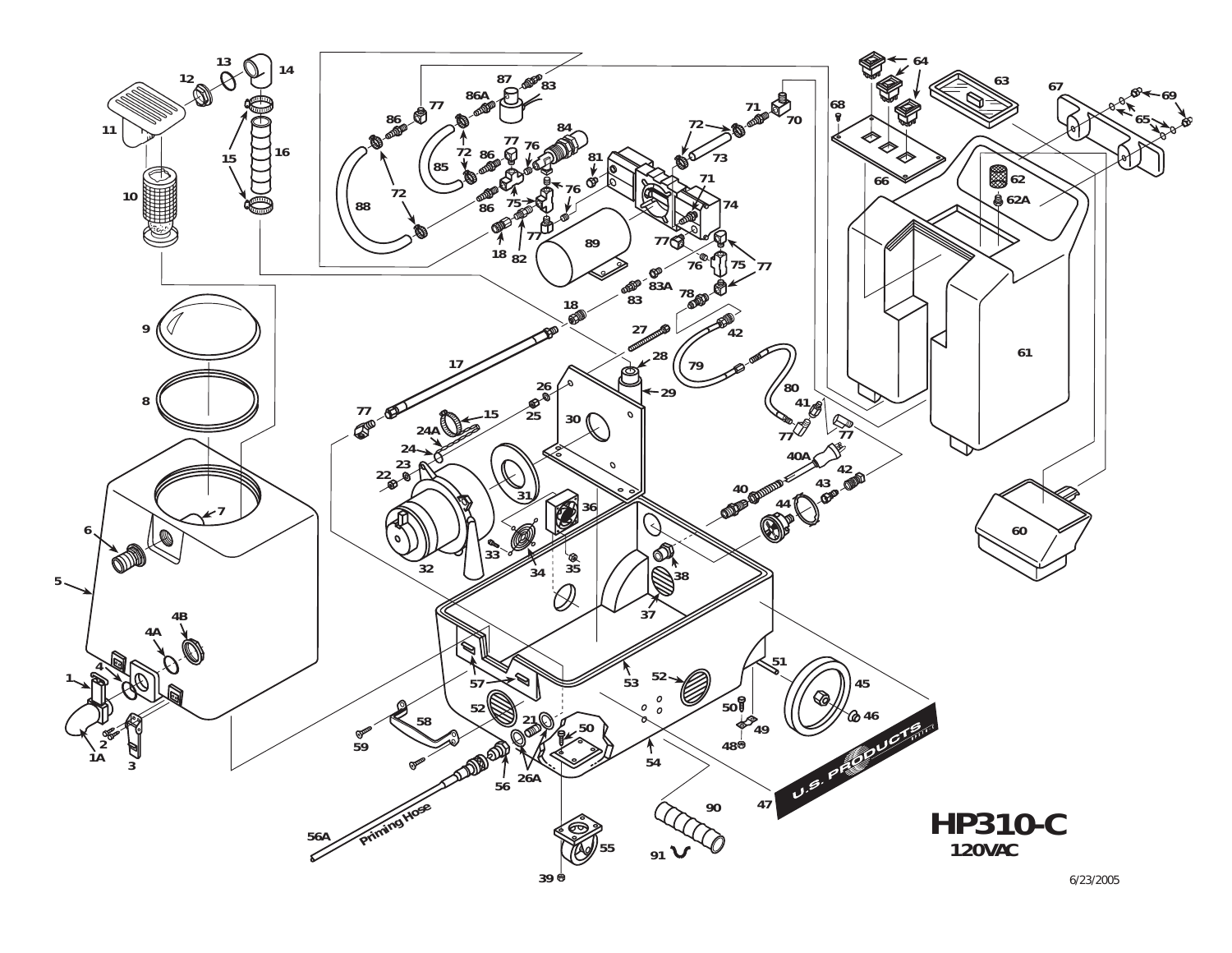### **TROUBLE SHOOTING:**

#### **IF THIS OCCURS CHECK THIS**

| NO SPRAY          | Solution tank is empty.<br>Clogged spray tip.<br>Pump not running.<br>Valve on wand not operating.                                                       |  |
|-------------------|----------------------------------------------------------------------------------------------------------------------------------------------------------|--|
| PUMP DOES NOT RUN | No power to pump. Test the switch.<br>Test the pump motor.                                                                                               |  |
| LOW SUCTION       | Debris plugging cleaning tool or vacuum hose.<br>Drain gate is not completely closed, or seals are damaged.<br>Vacuum lid is loose or gasket is damaged. |  |
| NO SUCTION        | No power to vacuum motor. Test the switch.<br>Test the vacuum motor.                                                                                     |  |

### **SPECIFICATIONS:**

| Rotomolded Body: Lifetime Warranty |                                                                |
|------------------------------------|----------------------------------------------------------------|
|                                    | Vacuum: Twin 2-stage 5.7" motors                               |
| <b>VAC Shutoff: Ball float</b>     |                                                                |
| Pump:                              | Positive displacement 300 psi for carpet 75 psi for upholstery |
| Waterlift: 140"                    |                                                                |
| Wand:                              | Stainless steel, double bend, twin tip                         |
| Weight:                            | 93 lbs.                                                        |
|                                    | Dimensions: 26.5H x 18W x 28.75L (inches)                      |